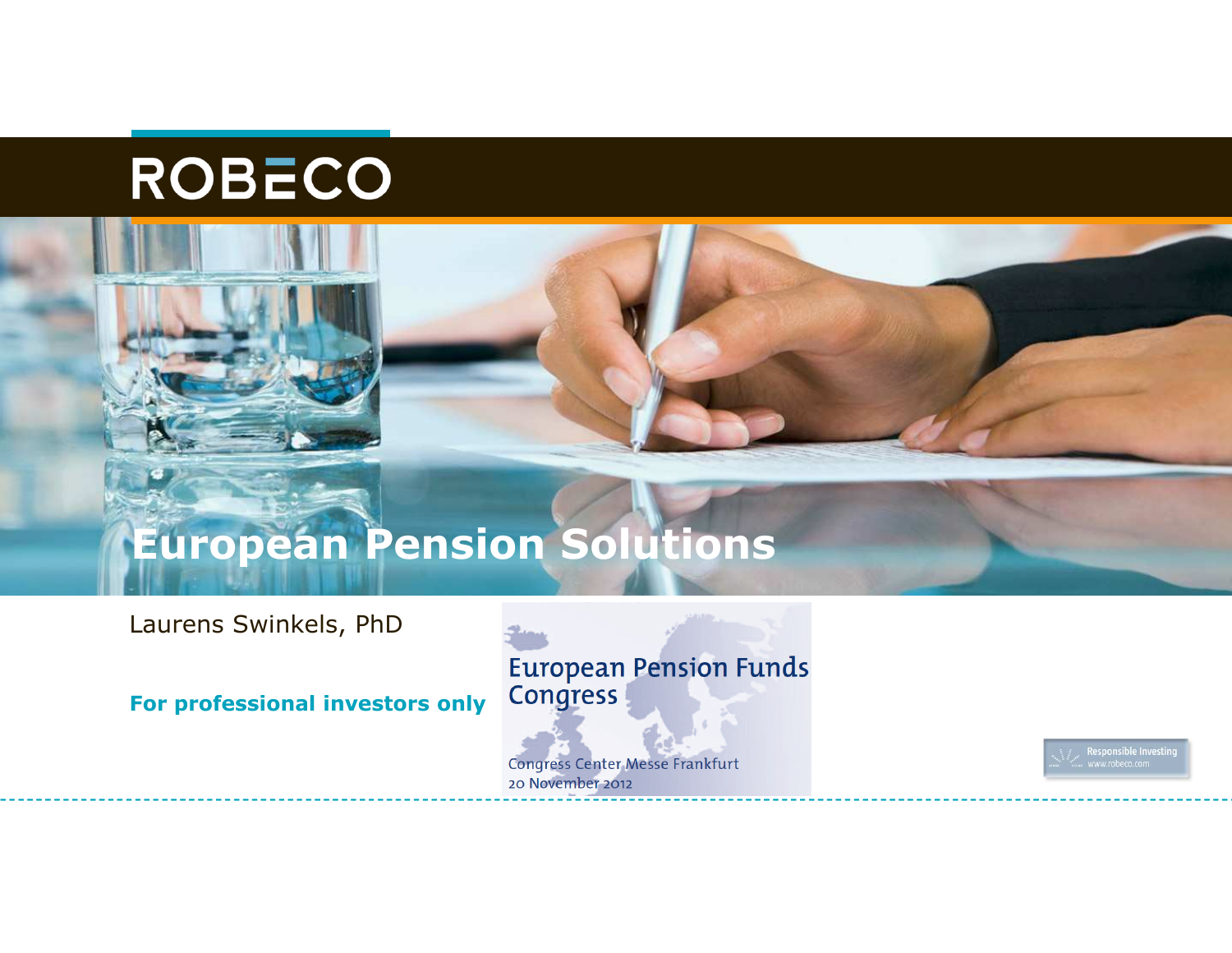#### **The five most common misperceptions:**

- $1.$  DC schemes generate lower pensions than DB schemes
- 2. Individuals in DC schemes take poor investment decisions
- 3. Management fees in DC schemes are too high
- 4. Collectivity is lost in DC schemes
- 5. Participants in DC schemes run large interest rate risks

**My goal today is to clear up these five misperceptions**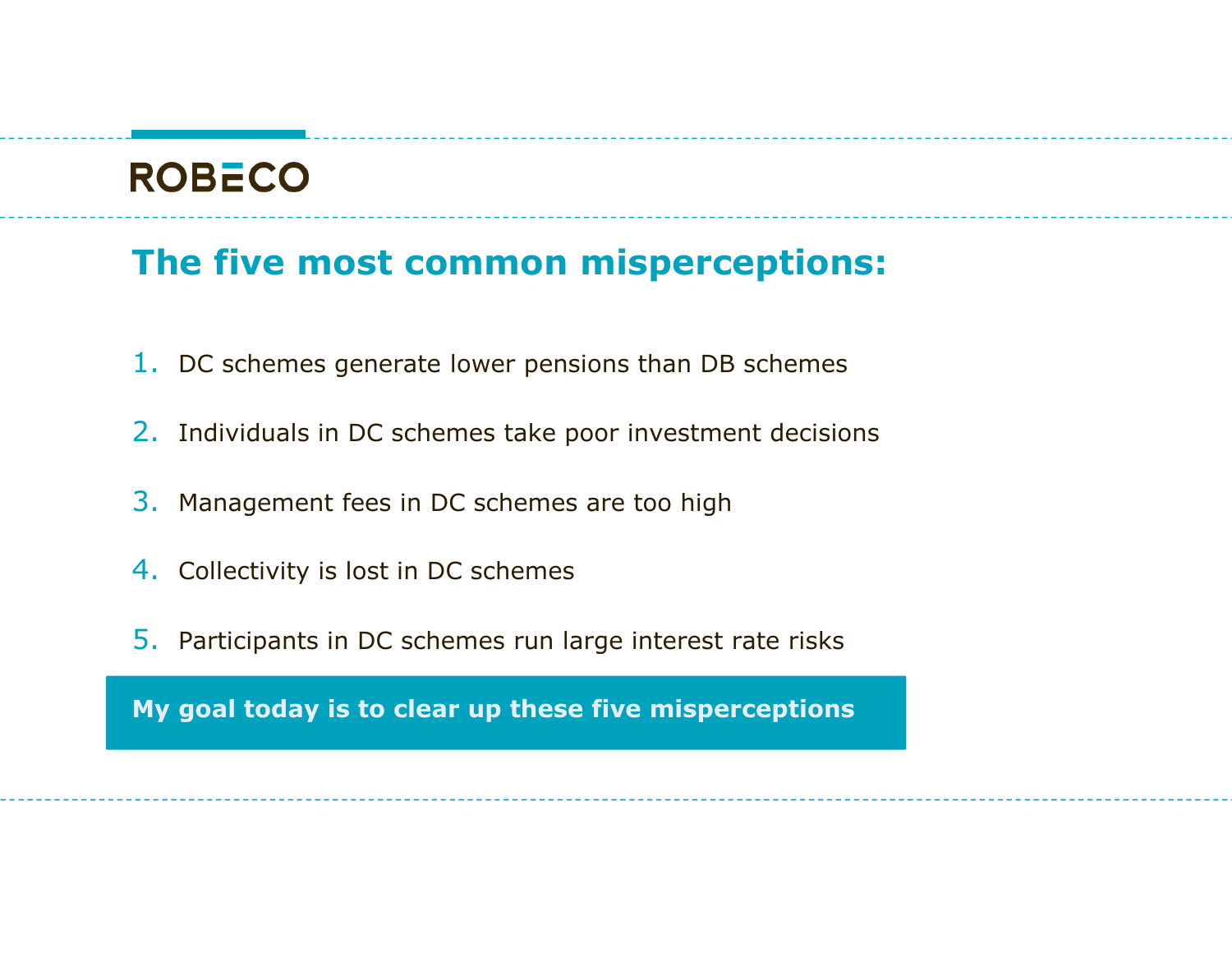#### **Myth 1: DC schemes generate low pensions**

How do people get this idea?

In countries with DC schemes:

- $\triangleright$  Pension coverage is lower
- $\triangleright$  Contribution levels are about half as high
- $\blacktriangleright$ Particpants can take their money out before retirement

**Solution: Auto-enrolment with sufficiently high contribution levels**

Investment returns have been low over the past 10 years

- ▶ Lower returns immediately seen on DC accounts
- $\triangleright$  DB schemes have their solvency problems after a decade of low returns

**Conclusion: All capital funded systems have suffered from low returns**

| Year   |  |  |  |  |  | 2002 2003 2004 2005 2006 2007 2008 2009 2010 2011 Average                                                                            |
|--------|--|--|--|--|--|--------------------------------------------------------------------------------------------------------------------------------------|
| Equity |  |  |  |  |  | $\vert$ -31.7   11.3   6.9   26.8   7.9   -1.2   -37.2   26.7   20.1   -1.8   2.8                                                    |
| Bonds  |  |  |  |  |  | $\vert$ 9.9 $\vert$ 4.0 $\vert$ 7.7 $\vert$ 5.3 $\vert$ -0.3 $\vert$ 1.8 $\vert$ 9.4 $\vert$ 4.3 $\vert$ 1.2 $\vert$ 1.8 $\vert$ 4.5 |

Source: Robeco; Poiesz and Swinkels (2012)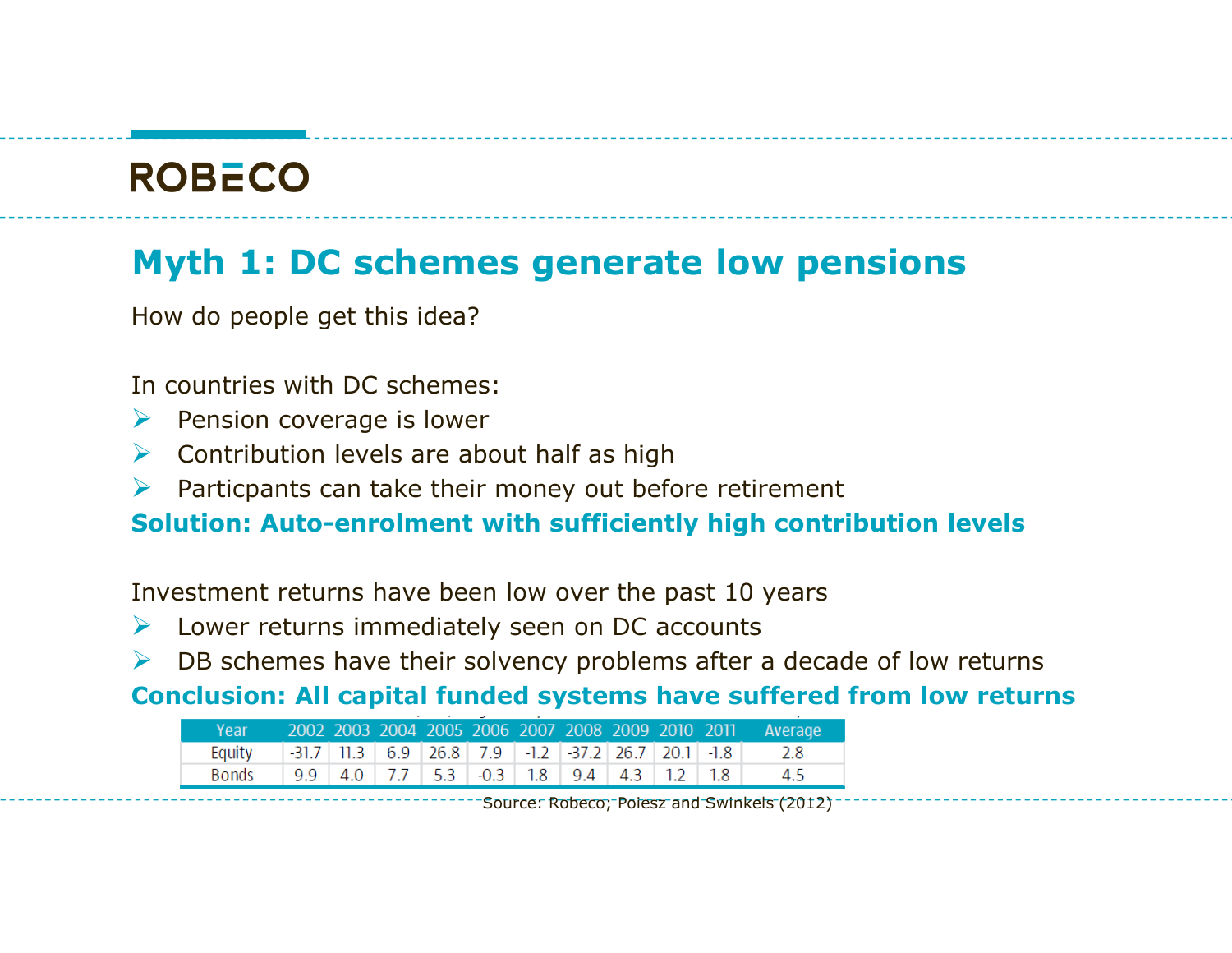#### **Myth 2: Individuals take poor investment decisions**

 $\blacktriangleright$ Participants are financially illiterate and make poor decisions (and are aware!)

- ▶ Too little or naive diversification
- > Fully invested in cash; scared of investing in risky assets

#### **Solution: With smart life cycle default options these problems mitigated**

| Year         |         |      | 2002 2003 2004 2005 2006 2007 2008 2009 2010 2011 AV |      |      |     |             |      |      |        |  |
|--------------|---------|------|------------------------------------------------------|------|------|-----|-------------|------|------|--------|--|
| $<$ 25 years | $-16.4$ | 12.9 | 11.2                                                 | 29.2 | 13.7 |     | $5.0$ -37.7 | 34.2 | 15.7 | $-6.0$ |  |
| 25-34 yrs    | $-14.5$ | 13.0 | 11.1                                                 | 28.1 | 13.3 | 5.2 | $-36.0$     | 32.6 | 15.1 | $-5.4$ |  |
| 35-44 yrs    | $-10.7$ | 12.9 | 10.9                                                 | 25.9 | 12.4 | 5.6 | $-32.5$     | 29.4 | 13.7 | $-4.3$ |  |
| 45-49 yrs    | $-7.7$  | 11.3 | 10.2                                                 | 22.2 | 11.0 | 4.6 | $-28.1$     | 24.1 | 12.3 | $-2.7$ |  |
| 50-54 yrs    | $-4.7$  | 9.7  | 9.5                                                  | 18.6 | 9.6  | 3.6 | $-23.5$     | 19.0 | 10.8 | $-1.0$ |  |
| 55-56 yrs    | $-2.7$  | 7.7  | 7.9                                                  | 15.8 | 7.0  | 4.2 | $-16.1$     | 12.3 | 8.2  | 0.6    |  |
| 57-58 yrs    | $-1.5$  | 5.2  | 6.2                                                  | 12.2 | 4.4  | 2.9 | $-11.7$     | 9.3  | 7.8  | 2.0    |  |
| 59-60 yrs    | $-0.1$  | 4.2  | 5.6                                                  | 10.0 | 3.2  | 2.4 | $-5.8$      | 4.6  | 5.7  | 3.0    |  |
| 61-62 yrs    | 0.3     | 3.5  | 4.5                                                  | 8.3  | 2.0  | 2.3 | $-3.9$      | 5.0  | 5.6  | 3.1    |  |
| 63-64 yrs    | 2.5     | 3.6  | 4.4                                                  | 6.8  | 1.8  | 2.5 | $-1.1$      | 3.5  | 4.5  | 3.4    |  |

Source: Robeco; Poiesz and Swinkels (2012)

 $\blacktriangleright$ Invest only in equity of employer company

## **Solution: Forbid by law (otherwise employers may force them in)**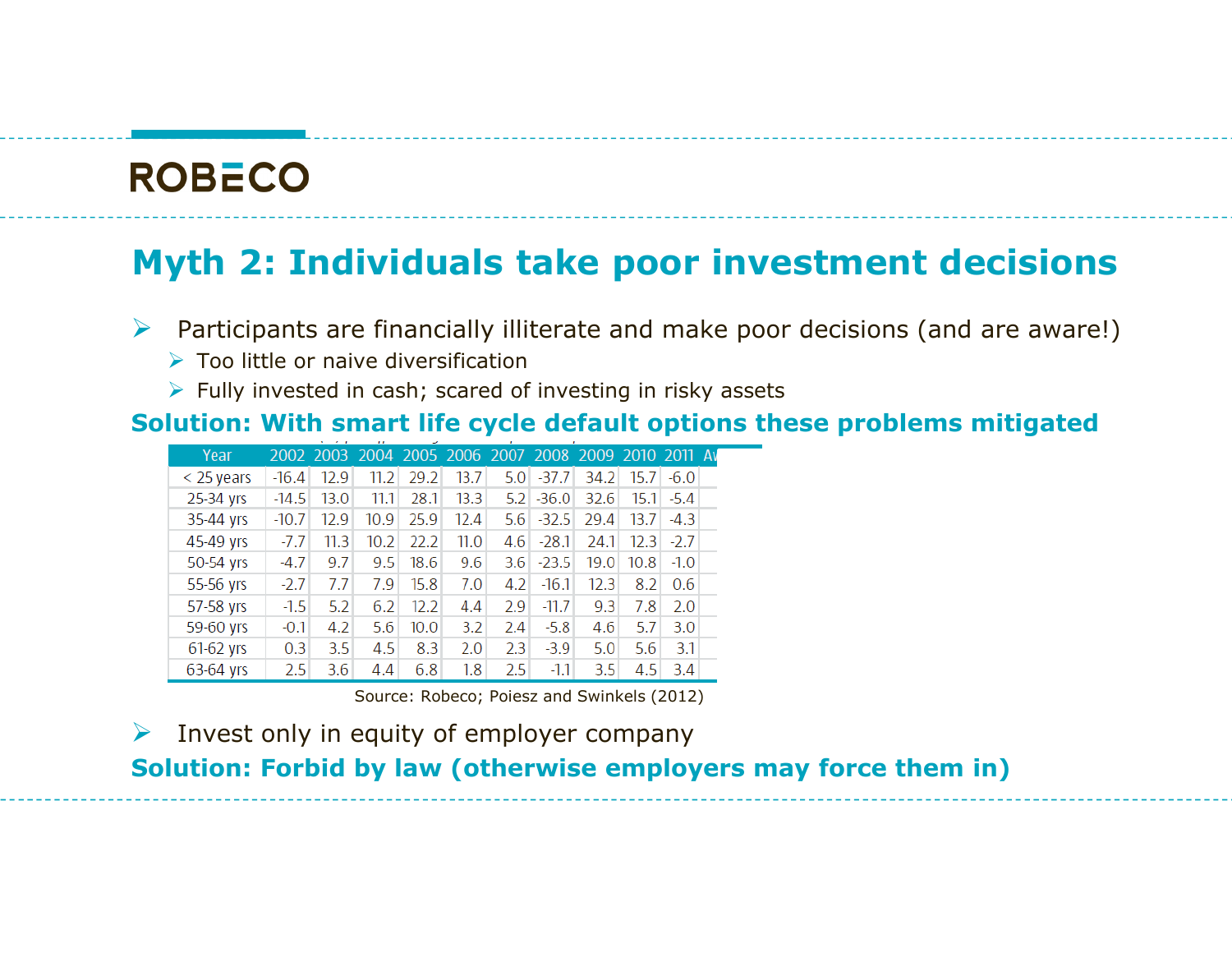#### **Myth 3: Management fees are too high for DC**

Historically, DC pension providers have delivered "free" bundled services for small pension contracts, which were paid for by asset management fees.

Consultant survey\* shows asset management fees of DC in the Netherlands PPI<br>are 0.4% while two largest DB, pension schemes (FUR 100+ bn) report 0.5% are 0.4%, while two largest DB pension schemes (EUR 100+ bn) report 0.5%.

What determines fee levels for asset managers?

- $\rho$  Product complexity
- $\triangleright$  Size of the mandate
- Added value of portfolio management

So: For the pricing of asset management services it is irrelevant which pension institution or which type of pension scheme!!!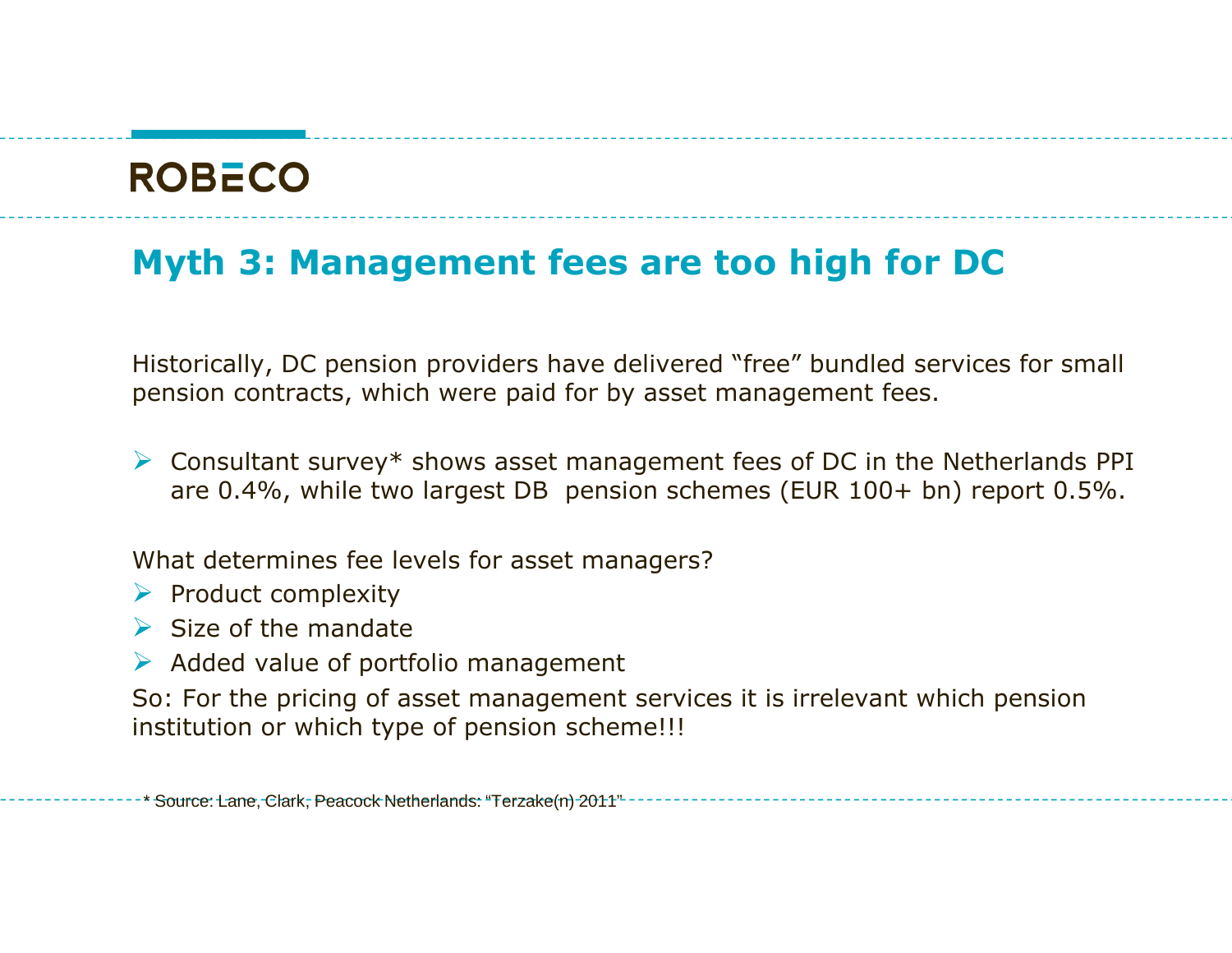#### **Myth 4: Collectivity is lost in DC schemes**

Individuals have little bargaining power with large financial institutions and<br>hence individual schemes will be more costly hence individual schemes will be more costly **Solution: Consumers unite through employer (or "Groupon" effects)**

A No disability or widow-pension insurance possible in DC schemes **Solution: Pension providers can include this through insurance comps**

What is **not a myth** and in my view the only reason DB schemes exist is that intergenerational risk sharing is lost in individual DC schemes

- Pro: On average higher expected investment return because more risk can be taken<br>
Can: Endless discussions about property rights of sollective savings
- ▶ Con: Endless discussions about property rights of collective savings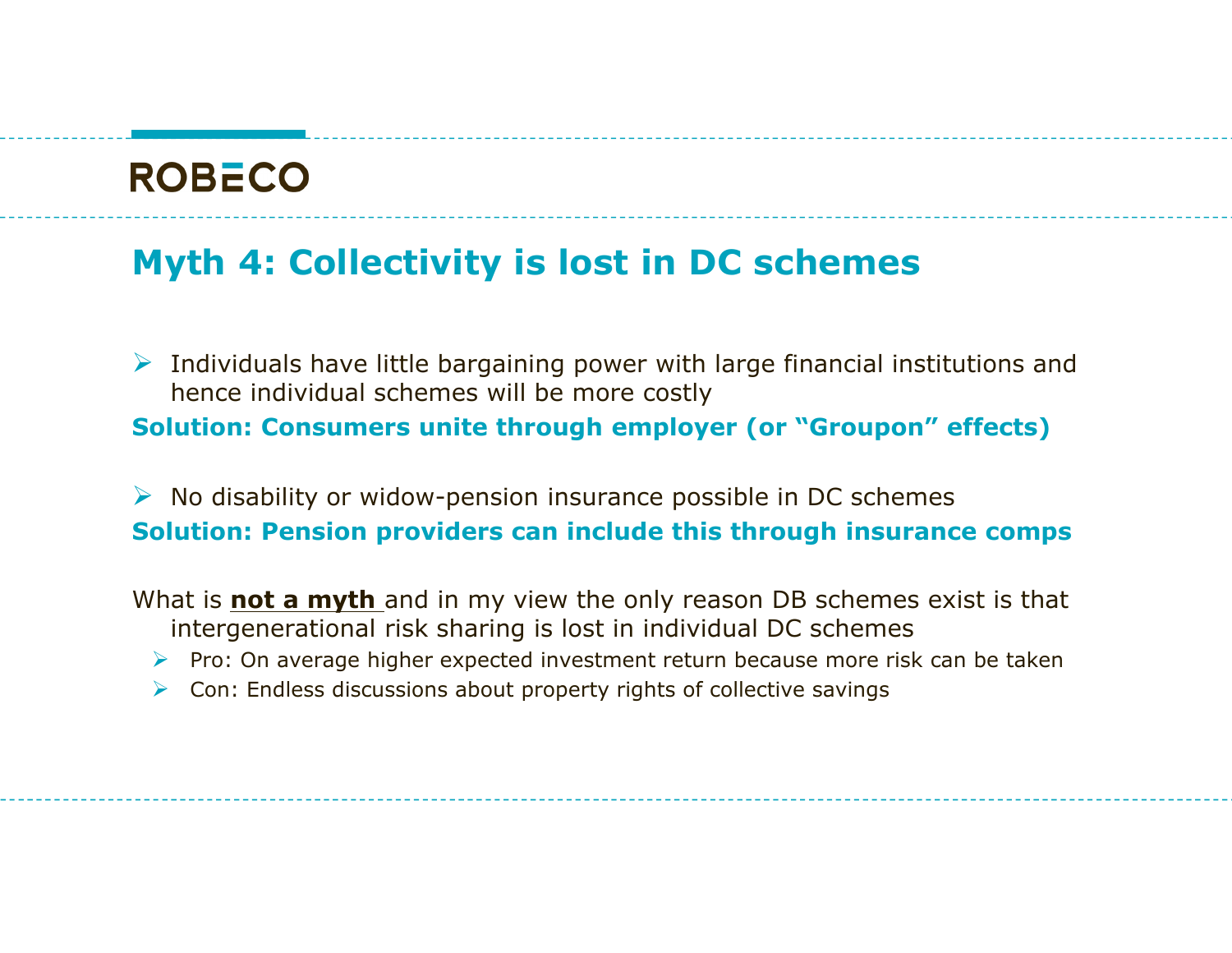#### **Myth 5: Participants run large interest rate risks**

 $\blacktriangleright$  Participants in some countries are expected or obliged to purchase annuities. Annuities are expensive in a low interest rates environment **Solution: The safe asset is 15-year government bonds and not cash**

| Without interest rate hedge< 25 years 25-34 yrs 35-44 yrs 45-49 yrs 50-54 yrs 55-56 yrs 57-58 yrs 59-60 yrs 61-62 yrs 63-64 yrs |         |         |         |         |         |         |         |        |        |                                                                                                      |
|---------------------------------------------------------------------------------------------------------------------------------|---------|---------|---------|---------|---------|---------|---------|--------|--------|------------------------------------------------------------------------------------------------------|
| Average return (% p.a.)                                                                                                         | 4.0     | 4.2     | 4.7     | 4.6     | 4.4     | 4.1     | 3.5     | 3.2    | 3.0    | 3.2                                                                                                  |
| Volatility (% p.a.)                                                                                                             | 13.1    | 12.3    | 10.8    | 9.1     | 7.4     | 5.4     | 4.3     | 3.2    | 2.8    | 2.3                                                                                                  |
| Lower bound (2.5%)                                                                                                              | $-34.8$ | $-33.4$ | $-30.5$ | $-26.5$ | $-22.4$ | $-16.2$ | $-12.3$ | $-7.3$ | $-5.4$ | $-3.0$                                                                                               |
| Upper bounds (97.5%)                                                                                                            | 35.0    | 33.4    | 30.1    | 25.3    | 20.5    | 16.5    | 13.4    | 10.4   | 10.0   | 8.0                                                                                                  |
|                                                                                                                                 |         |         |         |         |         |         |         |        |        |                                                                                                      |
| With interest rate hedge                                                                                                        |         |         |         |         |         |         |         |        |        | < 25 years 25-34 yrs 35-44 yrs 45-49 yrs 50-54 yrs 55-56 yrs 57-58 yrs 59-60 yrs 61-62 yrs 63-64 yrs |
| Average return (% p.a.)                                                                                                         | 4.0     | 4.2     | 4.7     | 6.3     | 7.8     | 9.0     | 9.9     | 8.8    | 7.8    | 7.2                                                                                                  |
| Volatility (% p.a.)                                                                                                             | 13.1    | 12.3    | 10.8    | 8.6     | 7.4     | 7.7     | 9.5     | 8.7    | 7.6    | 6.6                                                                                                  |
| Lower bound (2.5%)                                                                                                              | $-34.8$ | $-33.4$ | $-30.5$ | $-23.5$ | $-15.0$ | $-4.6$  | $-4.8$  | $-4.5$ | $-4.1$ | $-3.0$                                                                                               |
|                                                                                                                                 |         |         |         |         |         |         |         |        |        |                                                                                                      |

Source: Robeco; Poiesz and Swinkels (2012)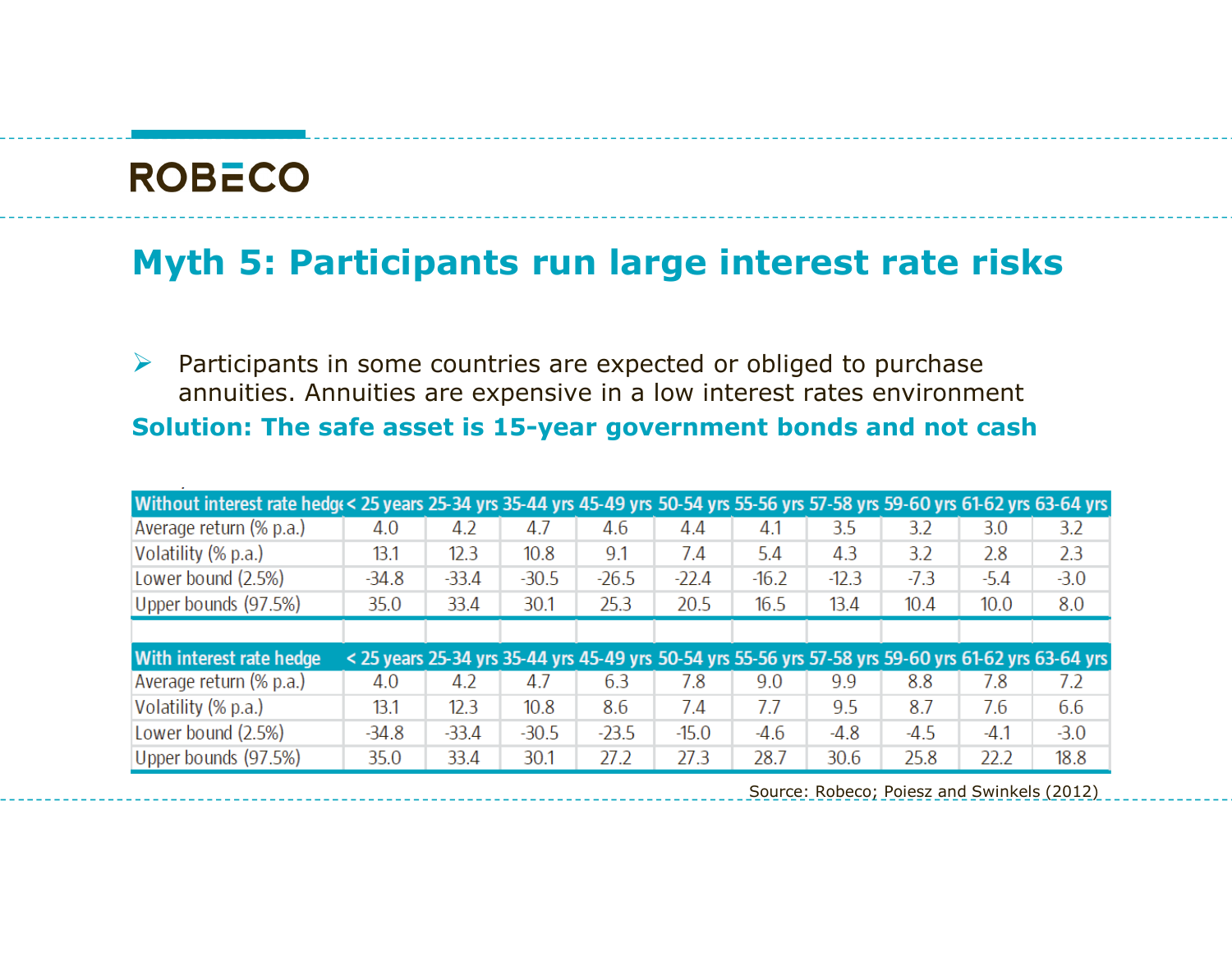### **The five most common misperceptions:**

LATH BUSTED  $1.$  DC schemes generate lower pensions than DB schemes LOUTH BUSTED 2. Individuals in DC schemes take poor investment decisionsLATH FIRED 3. Management fees in DC schemes are too high**CONTREUSTED** 4. Collectivity is lost in DC schemes**EDTHEOSTED** 5. Participants in DC schemes run large interest rate risks